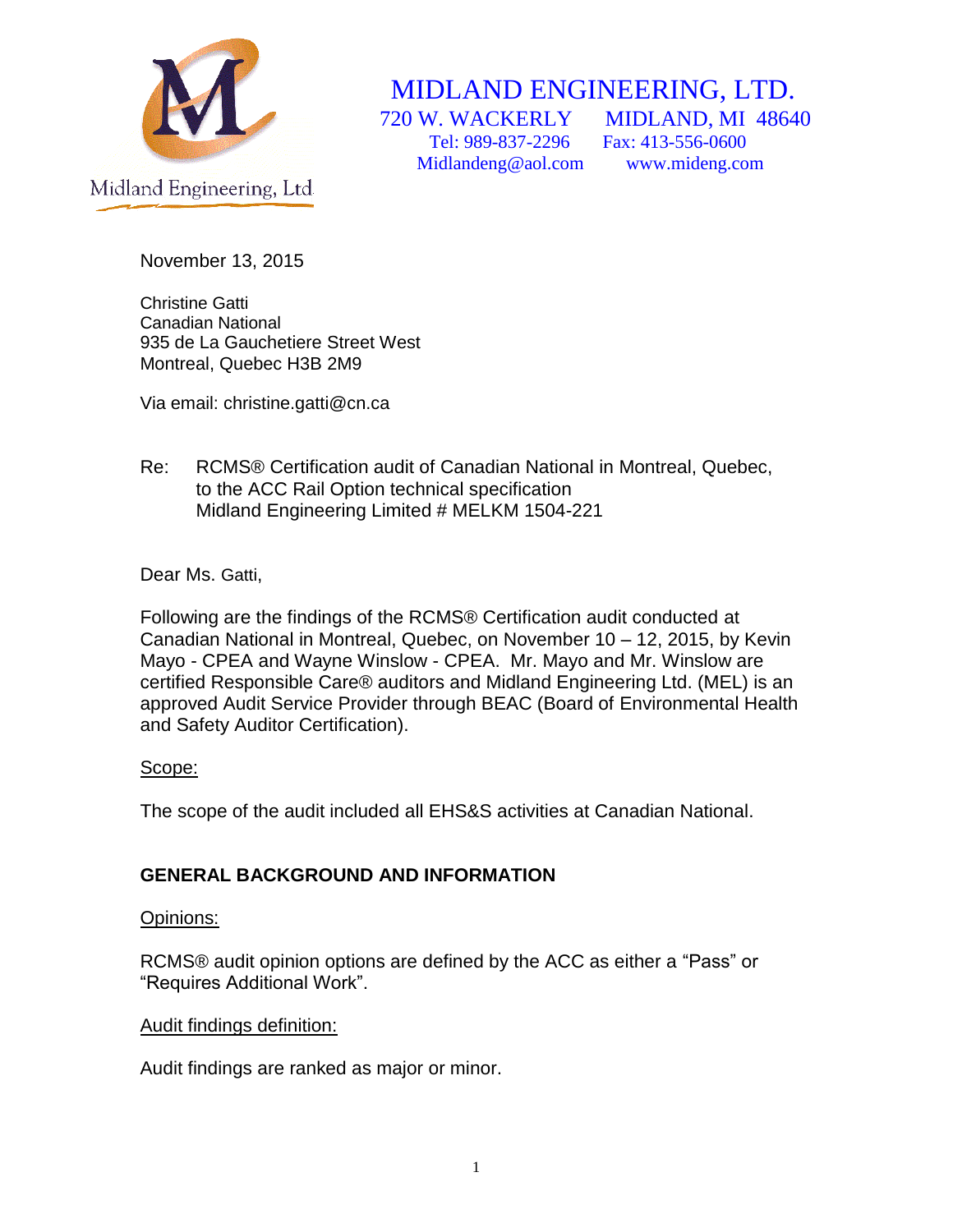- Major findings will have to be corrected before a "Pass" rating will be given.
- Minor findings will need a good corrective action plan with time targets in place before a "Pass" rating will be given. Note: for this to be acceptable, the site must have a functioning system that tracks audit findings to closure. This was found to be the case during the subject audit.

#### Client response:

The site has 30 days from the receipt of the draft audit report (from MEL) to respond to the findings (by filling in the appropriate boxes – see below) with a documented corrective action plan for each finding.

#### Certificate of conformance:

When a site or headquarters for a specific company has received a "Pass", a certificate of conformance to the RCMS® management system specification will be issued to the facility by MEL listing the facility by name and address.

#### Reporting certification status to the ACC:

The client shall be responsible to report its Certification status to ACC annually as part of ACC's mandatory performance reporting requirements. It shall also communicate to ACC when it has achieved its RC Certification requirements for each cycle. This latter communication shall not be sent until the Organization has effectively completed follow up needed to address non-conformances.

#### Client disputes & disagreements:

Should a client have a dispute regarding an audit finding or disagree with either process or procedure, these will be considered to be high priority issues and will be addressed promptly. Every attempt will be made to quickly and appropriately resolve the issue. If resolution attempts fail, MEL will notify BEAC of the issue. MEL will continue to work with BEAC and the client until the issue has been fully resolved.

#### **AUDIT RESULTS AND REPORT**

Management System Strengths:

- The Emergency Response Planning Manual for Prince Rupert to Prince George Corridor is a best practice.
- Structure Community Engagement Program. Best Practice.
- Safety Management Plan and Expectations for Leaders process.
- Safety Management System